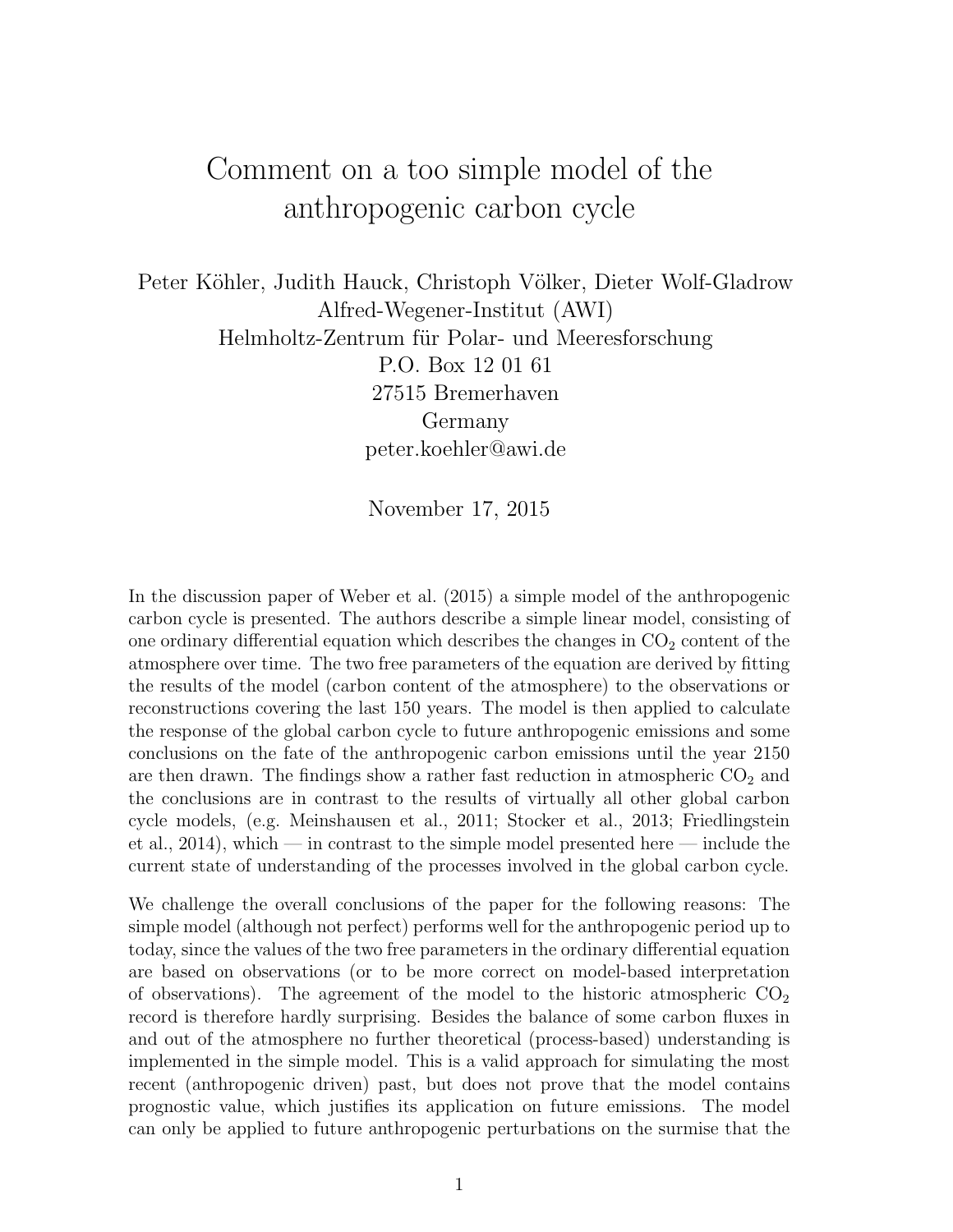carbon cycle is not fundamentally altered. However, this is clearly not the case for nearly all future emission scenarios, most importantly because the carbon uptake capacity of the ocean depends on the carbonate chemistry (Revelle factor), which is changing at unprecedented speed.

In the following we briefly expand and justify our arguments:

Complexity of the model: As reviewed in detail recently by Friedlingstein (2015) the anthropogenic driven changes in carbon content of the ocean  $(\Delta C_O)$  and the land  $(\Delta C_L)$  depend on both (1) global temperature change  $\Delta T_{\rm g}$ , and (2) the change in atmospheric  $CO_2$  mixing ratio  $(\Delta C_A)$ . This leads to the following two equations with four parameters:

$$
\Delta C_L = \beta_L \cdot \Delta C_A + \gamma_L \cdot \Delta T_g \tag{1}
$$

$$
\Delta C_O = \beta_O \cdot \Delta C_A + \gamma_O \cdot \Delta T_g \tag{2}
$$

with  $\beta_L = 2 \pm 0.9$  GtC/ppmv,  $\gamma_L = -28$  GtC/K,  $\beta_O = 1.55 \pm 0.3$  GtC/ppmv,  $\gamma_O = -8 \pm 3$  GtC/K.

The simple model of Weber et al. (2015) contains no temperature-dependent land carbon change (corresponding to  $\gamma_L = 0$ ). So one of the largest fluxes in Friedlingstein (2015) is zero. The different temperature-dependent ocean carbon change  $\gamma_O$  is with −15.9 GtC/K by a factor of 2 larger than in the review of Friedlingstein (2015), probably because its value was estimated from only one study (Frank et al., 2010). The two fluxes  $CO_2$ -dependent land and ocean carbon uptake were derived from a different set of equations in Weber et al. (2015) than in Friedlingstein (2015) and are not directly comparable with  $\beta_L$  and  $\beta_O$ .

Underlying data sets: Weber et al. (2015) uses the data set of the global carbon budget  $2014$  (Le Quéré et al.,  $2015$ ) to determine the values of the free parameters. Here, the global emissions from fossil fuel combustion, cement production and land-use change (anthropogenic drivers) are balanced by a rise in the carbon budgets of the (a) atmosphere, (b) ocean, and (c) land. From these sinks of the anthropogenic emissions only the atmospheric rise in  $CO<sub>2</sub>$  is purely based on data from either instrumental observations since 1959 or historical reconstructions from ice cores (since 1750). The oceanic sink was estimated with a combination of global biogeochemical models, in which the full marine carbonate chemistry is embedded (Le Quéré et al., 2015), the land sink is typically determined as residual of the other budget terms. This implies, that the suggestion of Weber et al. (2015), that the values of two free parameters are estimated from data, is not correct. Furthermore, one major suggestion put forward in the conclusions of Weber et al. (2015), that any differences of the simple model to other, more complex models might be caused by the Revelle factor, is in its present form difficult to justify. By fixing atmosphere-ocean- $CO<sub>2</sub>$  exchange rates to historical observations any further changes in the oceanic carbon uptake capacity that are related to the carbonate chemistry and which can be expressed by the Revelle factor, are ignored in Weber et al. (2015).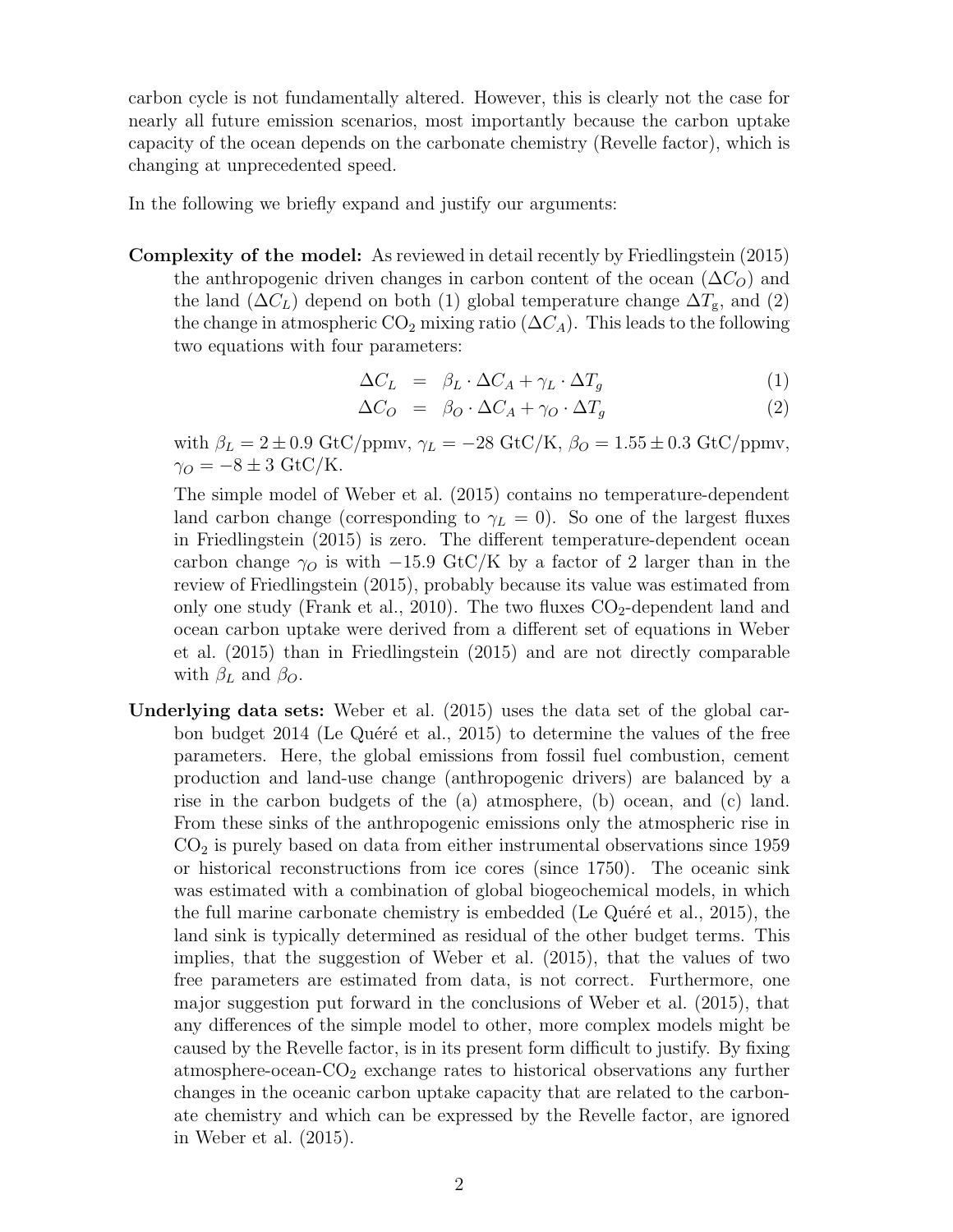This Revelle (or buffer) factor R is an emerging property of the marine carbonate system and is implicitly considered in marine carbon cycle models. When  $CO<sub>2</sub>$  enters the ocean it reacts with seawater leading to the formation of carbonic acid  $(H_2CO_3)$  which subsequently dissociates into hydrogen ions  $(H<sup>+</sup>)$  and bicarbonate ions  $(HCO<sub>3</sub><sup>-</sup>)$ . The carbonate chemistry in seawater describing these processes in detail is well known (compare, for example Dickson et al., 2007; Zeebe and Wolf-Gladrow, 2001). The Revelle factor is defined as the ratio of the relative change of dissolved  $CO<sub>2</sub>$  to the relative change of DIC  $(DIC = sum of dissolved CO<sub>2</sub>, HCO<sub>3</sub><sup>-</sup>, CO<sub>3</sub><sup>2</sup>), and can be readily calculated:$ 

$$
R = \frac{\Delta \text{CO}_2 / \text{CO}_2}{\Delta \text{DIC/DIC}} \tag{3}
$$

From open ocean data it is known that  $R$  varies between 8 and 15 (Sabine et al., 2004). A rise in atmospheric and oceanic carbon content goes along with an increase in the Revelle factor, a phenomenon which is already measurable (e.g. Hauck et al., 2010). This implies that DIC in the ocean will rise slower relative to the change in atmospheric  $CO<sub>2</sub>$  mixing ratio in a future with increasing anthropogenic  $CO<sub>2</sub>$  emissions than today, as already seen in all CMIP5 model simulations (Jones et al., 2013). Evidence for the existence of the Revelle effect are questioned and said to be hypothetical (Weber et al., 2015). This argument is based on one citation (Gloor et al., 2010), in which these authors apply another simple model (without carbonate chemistry) and make some analysis on the anthropogenic carbon cycle. We cannot follow the argument that the study of Gloor et al. (2010) suggests that the Revelle effect is hypothetical. Furthermore, the scientific literature describing the marine carbonate chemistry, which, if fully embedded, automatically includes the Revelle effect, is based on decades of lab experiments, field observations and theoretical understanding of the underlying chemical processes and is very well established. The books of Dickson et al. (2007); Zeebe and Wolf-Gladrow (2001) are only two examples of the state of knowledge in this field.

A Revelle factor of 8, for example, would imply an increase in DIC by 12.5% for a doubling of dissolved  $CO<sub>2</sub>$ . However, increased  $CO<sub>2</sub>$  concentrations lead to a decrease of ocean pH (Stocker et al., 2013, and references therein) and an increase of the Revelle factor. Thus at higher  $CO<sub>2</sub>$  a doubling of  $CO<sub>2</sub>$  leads to a lower relative increase of DIC. See, for example, Fig 3 in Hauck and Völker (2015) for proposed change in the Revelle factor in the Southern Ocean, or Egleston et al. (2010).

Evaluating the Simple Model: At best Weber et al. (2015) should have compared the output from their future emission scenario with other models, in which the most important processes relevant on the time-scale of interest are implemented. It is our understanding that a carbon cycle model should include at least the complete marine carbonate chemistry, otherwise the oceanic carbon uptake rate might be biased once the carbonate equilibria shift to a largely different state due to anthropogenic emissions.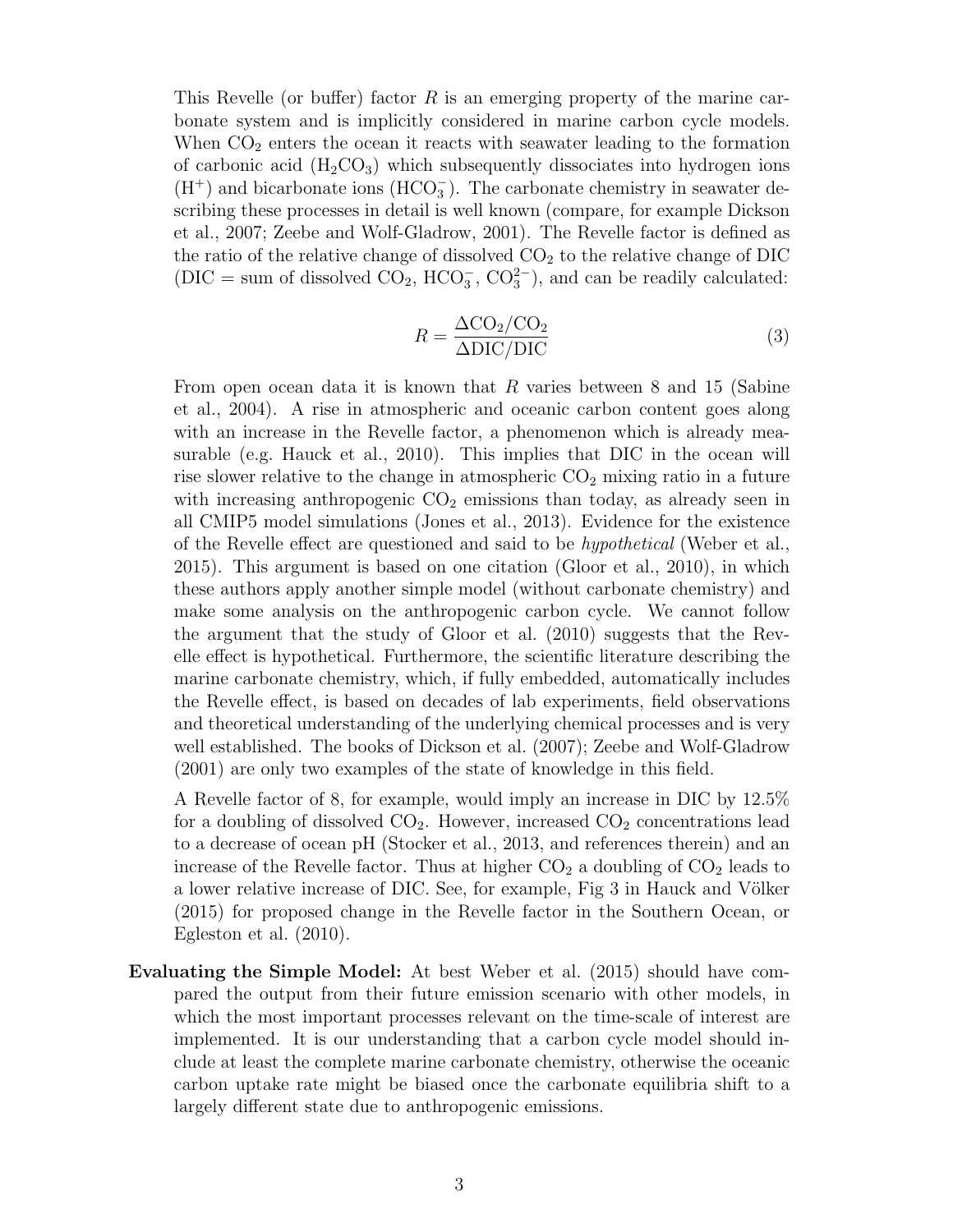The comparison of the airborne fraction of the simple model with those of the model intercomparison of Joos et al. (2013) is the only comparsion they perform, and a first step, but the perturbation in the carbon cycle in this experiment was rather small (100 GtC). However, this comparison is already very useful, even when the anthropogenic  $CO<sub>2</sub>$  emissions in future scenarios over the next 150 years are assumed to be an order of magnitude larger.

For further evaluation we rerun the simple model of Weber et al. (2015) and compare it with simulation results of the simple carbon cycle box model BI- $CYCLE$  (Köhler et al., 2005), in which the marine carbonate chemistry is implemented, and which also contains a simple land carbon scheme, in which land carbon uptake is a function of temperature change and  $CO<sub>2</sub>$  concentration. In BICYCLE we are able to switch on and off various functionalities, e.g. the terrestrial biosphere or the land carbon uptake (on: TB+, off: TB-) or the temperature-dependent oceanic carbon uptake (on: SST+, off: SST-).

We implement the simple model calculating changes in atmospheric  $CO_2$  ( $N_A$ ) (in GtC) over time t as follows, corresponding to Eq 7 of Weber et al.  $(2015)$ :

$$
\frac{\delta N_A}{\delta t} = \frac{\left(E - \frac{1}{\tau}(N_A + S_A - N_{A,0})\right)}{1 + b},\tag{4}
$$

with emissions E (GtC/yr) from reconstructions or scenarios,  $\tau = 81.7$  years,  $S_A = 15.9 \cdot \Delta T_g$ , b= 0.668,  $N_{A,0} = 278$  ppmv (×2.12 GtC/ppmv) to meet the  $CO<sub>2</sub>$  data in the reconstructions in year 1766 (Meinshausen et al., 2011). The equation is solved most simplistically by annually adding the calculated difference  $\frac{\delta N_A}{\delta t}$  to  $N_A$ .

The marine carbon uptake dynamic in BICYCLE compares very well with the more sophisticated models in Joos et al. (2013) and has an airborne fraction of 0.45 on a 100-years time scale (going down to 0.2 on a 1000-years time scale) when land carbon uptake is ignored (Figure 1, replotted from Fig. S6d in SI of (Köhler et al., 2014)) for a 100 GtC pulse emission (same experiment as in Joos et al. (2013)). The airborne fraction of this scenario (100 GtC pulse added to a modern carbon cycle background characterised by an atmospheric  $pCO<sub>2</sub>$  of 389 ppmv similar to Joos et al. (2013)) was also reproduced with the simple model (Figure 1). We show results for two model versions, one without carbon uptake by the terrestrial biosphere (TB-;  $b = 0$ ), but oceanic uptake being a function of  $\Delta T$  (SST+;  $S_A \neq 0$ ) (to be comparable with the results from the BICYCLE model), and one with the opposite (TB+, SST-), which was most likely the realisation chosen in Weber et al. (2015). Note, that our results differ for yet unknown reasons from what is shown in Figure 5 in Weber et al. (2015). Both our versions of the simple model differ in two aspects: In the version with and due to the active terrestrial carbon uptake (SST- TB+) the airborne fraction in the year 2000 of the 100 GtC pulse never exceeds 0.6, while it is 1.0 in year 2000 in the other version. On the long run (longer than a century) the airborne fraction of this version (SST- TB+) is slightly larger than that of the other version (SST+ TB-). Independent of the model version we found on a 100-yr time scale the airborne fraction in the simple model is already below 0.3, falling after more than 200-250 years below 0.1. The simple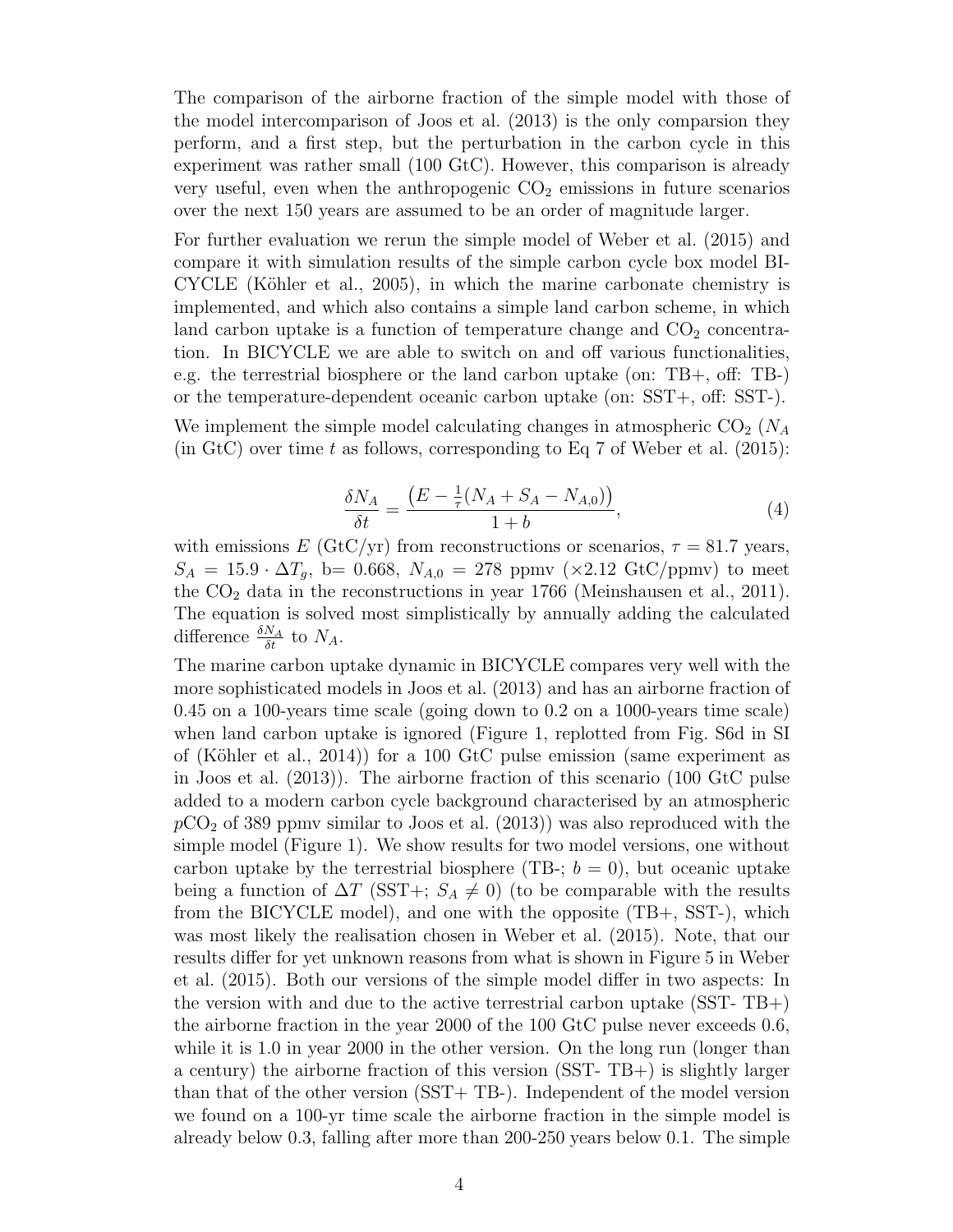model therefore contains on 100- to 1000-years time scale an oceanic carbon uptake that is clearly larger (leading to smaller atmospheric  $CO<sub>2</sub>$  and airborne fraction) than the range found in common carbon cycle models.

In using BICYLE, we are able to run a model which includes the marine carbonate chemistry and similar land- and ocean carbon uptake processes as the simple model of Weber et al. (2015). We are therefore able to estimate, how important the marine carbonate chemistry might be when analysing future emissions scenarios. Here, we have chosen to use the RCP scenarios (Moss et al., 2010; Meinshausen et al., 2011), which are in the underlying data sets extended to the year 2500 (with stable or decreasing emissions after the year 2100). We also use the data compilation of the instrumental or historical periods as contained in Meinshausen et al. (2011), which differs in details only slightly from the compilation of Le Quéré et al. (2015).

The evaluation of the historical period for both the simple model and the BI-CYCLE model (here applied in the identical setup as used in Köhler et al. (2010)) shows that both approaches are able to simulate the rise in atmospheric  $CO<sub>2</sub>$  comparable to the observations (Fig. 2). It also illustrates that for the historical period in both approaches the influence of land carbon uptake on atmospheric  $CO<sub>2</sub>$  is similar and more important than the temperaturedependency of oceanic carbon uptake.

When considering future emission scenarios the simple approach of Weber et al. (2015) needs to make some assumptions on global temperature change. Probably due to the lack of future  $\Delta T_{\rm g}$  data, Weber et al. (2015) have chosen to neglect this process. Our previous evaluation has already shown that the temperature-dependent oceanic carbon uptake is of minor importance at least for the historical period, so  $\gamma_O = 0$  (as assumed in the simple model) might be a valid assumption. Alternatively one might (and we do) calculate  $\Delta T_{\rm g}$ out of atmospheric  $CO<sub>2</sub>$  using the transient climate sensitivity of on average  $2 K$  warming per  $CO<sub>2</sub>$  doubling (see Thematic Focus Element (TFE) 6 in the Technical Summary of the IPCC AR5 (Stocker et al., 2013), page 84).

When applying the different model versions of the simple model and of BI-CYCLE to the RCP future emission scenarios (Fig. 3) we also compare them with the mean  $CO<sub>2</sub>$  obtained from the RCP emissions scenarios (Meinshausen et al., 2011), that should be taken as greenhouse gas forcing in climate models within CMIP5, the most recent climate model intercomparison that is also analysed within the framework of the IPCC AR5 (Stocker et al., 2013). It turns out that the BICYCLE simulation results spread up to two branches, depending on whether land carbon uptake is considered (TB+) or not (TB- ). The simulations without land uptake are very close to the RCP output, while an active terrestrial carbon cycle reduces atmospheric  $CO<sub>2</sub>$  too much. In detail, the  $CO<sub>2</sub>$  fertilisation effect for high  $CO<sub>2</sub>$  concentrations is probably too strong in BICYCLE. This might also be the case for more complex land carbon models that do not consider the nitrogen cycle. Land carbon models which consider nitrogen sequester a lot less carbon on land and are more in line with the atmospheric  $CO<sub>2</sub>$  projections of CMIP5 (Friedlingstein and Prentice, 2010; Friedlingstein et al., 2014; Friedlingstein, 2015).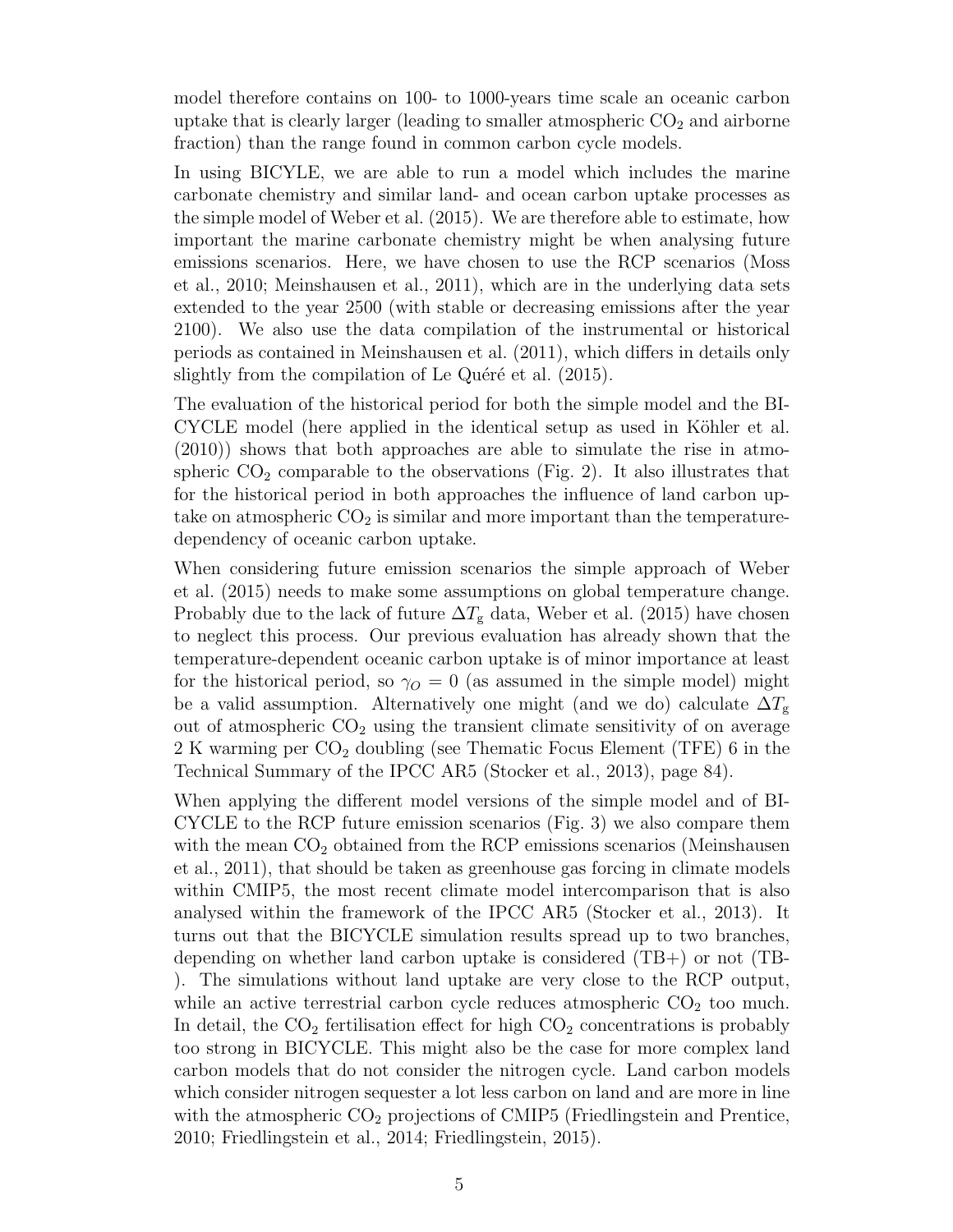The results of the simple model of Weber et al. (2015) are on the long term all dominated by the underlying  $CO<sub>2</sub>$ -related oceanic carbon uptake (Fig. 3). Model results for the different model versions differ only slightly in the long run and all result in very low atmospheric  $CO<sub>2</sub>$  levels in the distant future. This is readily explained with the missing carbonate chemistry. The model simulates identical oceanic carbon uptake rates for a given atmospheric carbon anomaly independent of the anthropogenic history, while the process-based understanding tells us that the marine chemistry and here namely the Revelle or buffer effect will be the major bottle neck of the marine carbon uptake and will slow down future oceanic carbon uptake (Jones et al., 2013; Hauck et al., 2015).

In summary, the developed simple model of Weber et al. (2015) is an interesting application for present and historical anthropogenic carbon cycle changes. However, due to its simplicity it is not able to capture the most important changes in the anthropogenic carbon cycle for the coming centuries. It is simply too simple and the most important process relevant on this time scale (the reduced oceanic  $CO<sub>2</sub>$ uptake due to a change in the buffer capacity of the marine carbonate system in a high- $CO<sub>2</sub>$  ocean, all very well understood) is missing.

## References

- Dickson, A. G., Sabine, C. L., Christian, J. R. (Eds.), 2007. Guide to Best Practices for Ocean CO<sup>2</sup> Measurements. PICES Special Publication 3.
- Egleston, E. S., Sabine, C. L., Morel, F. M. M., Jan. 2010. Revelle revisited: Buffer factors that quantify the response of ocean chemistry to changes in DIC and alkalinity. Global Biogeochemical Cycles 24, GB1002.
- Frank, D. C., Esper, J., Raible, C. C., Buntgen, U., Trouet, V., Stocker, B., Joos, F., Jan. 2010. Ensemble reconstruction constraints on the global carbon cycle sensitivity to climate. Nature 463 (7280), 527–530.
- Friedlingstein, P., 2015. Carbon cycle feedbacks and future climate change. Philosophical Transactions of the Royal Society of London A: Mathematical, Physical and Engineering Sciences 373 (2054), 20140421.
- Friedlingstein, P., Meinshausen, M., Arora, V. K., Jones, C. D., Anav, A., Liddicoat, S. K., Knutti, R., Sep. 2014. Uncertainties in CMIP5 Climate Projections due to Carbon Cycle Feedbacks. Journal of Climate 27 (2), 511–526.
- Friedlingstein, P., Prentice, I., 2010. Carbon-climate feedbacks: a review of model and observation based estimates. Current Opinion in Environmental Sustainability 2  $(4)$ ,  $251 - 257$ .
- Gloor, M., Sarmiento, J. L., Gruber, N., 2010. What can be learned about carbon cycle climate feedbacks from the  $CO<sub>2</sub>$  airborne fraction? Atmospheric Chemistry and Physics 10 (16), 7739–7751.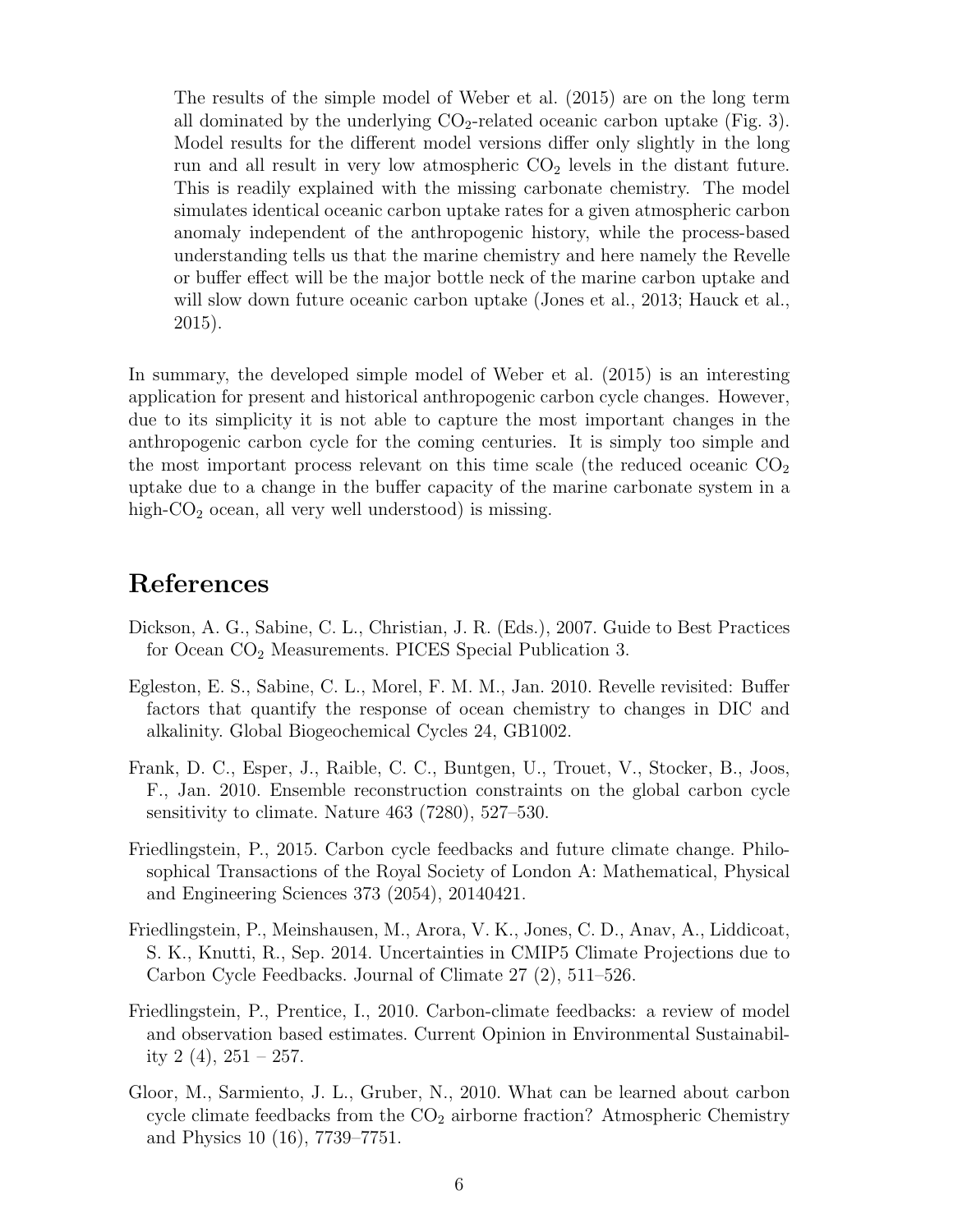- Hauck, J., Hoppema, M., Bellerby, R. G. J., Völker, C., Wolf-Gladrow, D., 2010. Data-based estimation of anthropogenic carbon and acidification in the Weddell Sea on a decadal timescale. Journal of Geophysical Research 115 (C3), C03004.
- Hauck, J., Völker, C., 2015. Rising atmospheric CO2 leads to large impact of biology on Southern Ocean CO2 uptake via changes of the Revelle factor. Geophysical Research Letters 42 (5), 1459–1464.
- Hauck, J., Völker, C., Wolf-Gladrow, D. A., Laufktter, C., Vogt, M., Aumont, O., Bopp, L., Buitenhuis, E. T., Doney, S. C., Dunne, J., Gruber, N., Hashioka, T., John, J., Quéré, C. L., Lima, I. D., Nakano, H., Séférian, R., Totterdell, I., 2015. On the Southern Ocean  $CO<sub>2</sub>$  uptake and the role of the biological carbon pump in the 21st century. Global Biogeochemical Cycles 29 (9), 1451–1470.
- Jones, C., Robertson, E., Arora, V., Friedlingstein, P., Shevliakova, E., Bopp, L., Brovkin, V., Hajima, T., Kato, E., Kawamiya, M., Liddicoat, S., Lindsay, K., Reick, C. H., Roelandt, C., Segschneider, J., Tjiputra, J., Feb. 2013. Twenty-First-Century Compatible CO2 Emissions and Airborne Fraction Simulated by CMIP5 Earth System Models under Four Representative Concentration Pathways. Journal of Climate 26 (13), 4398–4413.
- Joos, F., Roth, R., Fuglestvedt, J. S., Peters, G. P., Enting, I. G., von Bloh, W., Brovkin, V., Burke, E. J., Eby, M., Edwards, N. R., Friedrich, T., Frölicher, T. L., Halloran, P. R., Holden, P. B., Jones, C., Kleinen, T., Mackenzie, F. T., Matsumoto, K., Meinshausen, M., Plattner, G.-K., Reisinger, A., Segschneider, J., Shaffer, G., Steinacher, M., Strassmann, K., Tanaka, K., Timmermann, A., Weaver, A. J., 2013. Carbon dioxide and climate impulse response functions for the computation of greenhouse gas metrics: a multi-model analysis. Atmospheric Chemistry and Physics 13 (5), 2793–2825.
- Köhler, P., Fischer, H., Munhoven, G., Zeebe, R. E., 2005. Quantitative interpretation of atmospheric carbon records over the last glacial termination. Global Biogeochemical Cycles 19, GB4020.
- Köhler, P., Hartmann, J., Wolf-Gladrow, D. A., 2010. Geoengineering potential of artificially enhanced silicate weathering of olivine. Proceedings of the National Academy of Science 107 (47), 20228–20233.
- Köhler, P., Knorr, G., Bard, E., 2014. Permafrost thawing as a possible source of abrupt carbon release at the onset of the Bølling/Allerød. Nature Communications 5, 5520.
- Le Quéré, C., Moriarty, R., Andrew, R. M., Peters, G. P., Ciais, P., Friedlingstein, P., Jones, S. D., Sitch, S., Tans, P., Arneth, A., Boden, T. A., Bopp, L., Bozec, Y., Canadell, J. G., Chini, L. P., Chevallier, F., Cosca, C. E., Harris, I., Hoppema, M., Houghton, R. A., House, J. I., Jain, A. K., Johannessen, T., Kato, E., Keeling, R. F., Kitidis, V., Klein Goldewijk, K., Koven, C., Landa, C. S., Landsch¨utzer, P., Lenton, A., Lima, I. D., Marland, G., Mathis, J. T., Metzl, N., Nojiri, Y., Olsen, A., Ono, T., Peng, S., Peters, W., Pfeil, B., Poulter, B., Raupach, M. R., Regnier, P., Rödenbeck, C., Saito, S., Salisbury, J. E., Schuster, U., Schwinger, J., Séférian,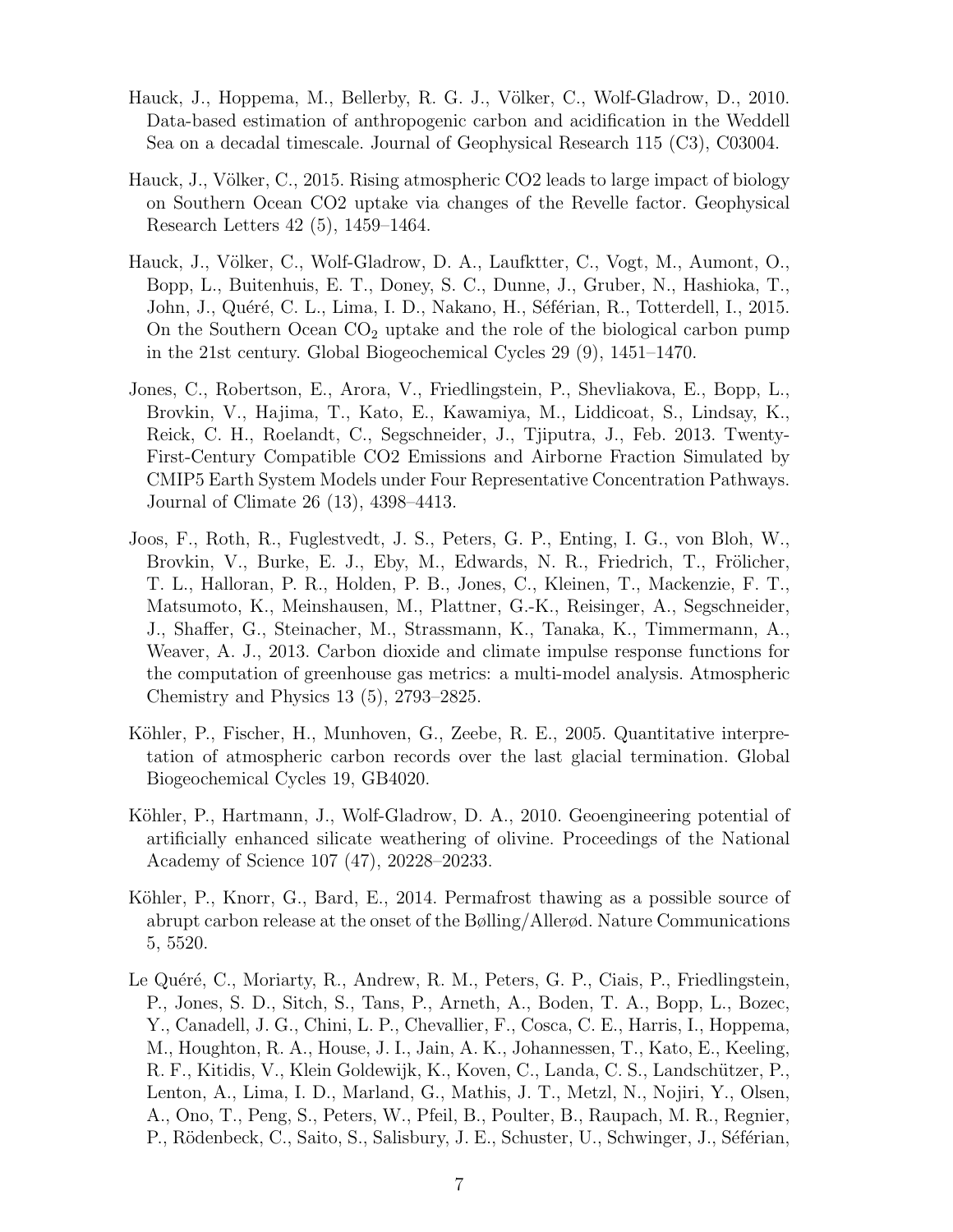R., Segschneider, J., Steinhoff, T., Stocker, B. D., Sutton, A. J., Takahashi, T., Tilbrook, B., van der Werf, G. R., Viovy, N., Wang, Y.-P., Wanninkhof, R., Wiltshire, A., Zeng, N., 2015. Global carbon budget 2014. Earth System Science Data 7 (1), 47–85.

- Meinshausen, M., Smith, S., Calvin, K., Daniel, J., Kainuma, M., Lamarque, J.-F., Matsumoto, K., Montzka, S., Raper, S., Riahi, K., Thomson, A., Velders, G., van Vuuren, D., 2011. The RCP greenhouse gas concentrations and their extensions from 1765 to 2300. Climatic Change 109 (1-2), 213–241.
- Moss, R. H., Edmonds, J. A., Hibbard, K. A., Manning, M. R., Rose, S. K., van Vuuren, D. P., Carter, T. R., Emori, S., Kainuma, M., Kram, T., Meehl, G. A., Mitchell, J. F. B., Nakicenovic, N., Riahi, K., Smith, S. J., Stouffer, R. J., Thomson, A. M., Weyant, J. P., Wilbanks, T. J., Feb. 2010. The next generation of scenarios for climate change research and assessment. Nature 463 (7282), 747– 756.
- Sabine, C. L., Feely, R. A., Gruber, N., Key, R. M., Lee, K., Bullister, J. L., Wanninkhof, R., Wong, C. S., Wallace, D. W. R., Tilbrook, B., Millero, F. J., Peng, T.-H., Kozyr, A., Ono, T., Rios, A. F., 2004. The oceanic sink for anthropogenic CO2. Science 305, 367–371.
- Stocker, T., Qin, D., Plattner, G.-K., Alexander, L., Bindoff, S. A. N., Bréon, F.-M., Church, J., Cubasch, U., Emori, S., Forster, P., Friedlingstein, P., Gillett, N., Gregory, J., Hartmann, D., Jansen, E., Kirtman, B., Knutti, R., Kumar, K. K., Lemke, P., Marotzke, J., Masson-Delmotte, V., Meehl, G., Mokhov, I., S. Piao, V. R., Randall, D., Rhein, M., Rojas, M., Sabine, C., Shindell, D., Talley, L., Vaughan, D., Xie, S.-P., 2013. Technical Summary. In: Stocker, T. F., Qin, D., Plattner, G.-K., Tignor, M., Allen, S., Boschung, J., Nauels, A., Xia, Y., Bex, V., Midgley, P. (Eds.), Climate Change 2013: The Physical Science Basis. Contribution of Working Group I to the Fifth Assessment Report of the Intergovernmental Panel on Climate Change. Cambridge University Press, Cambridge, United Kingdom and New York, NY, USA, pp. 33–115.
- Weber, W., Lüdecke, H.-J., Weiss, C. O., 2015. A simple model of the anthropogenically forced  $CO<sub>2</sub>$  cycle. Earth System Dynamics Discussions 6 (2), 2043–2062.
- Zeebe, R. E., Wolf-Gladrow, D. A., 2001.  $CO<sub>2</sub>$  in Seawater: Equilibrium, Kinetics, Isotopes. Vol. 65 of Elsevier Oceanography Book Series. Elsevier Science Publishing, Amsterdam, The Netherlands.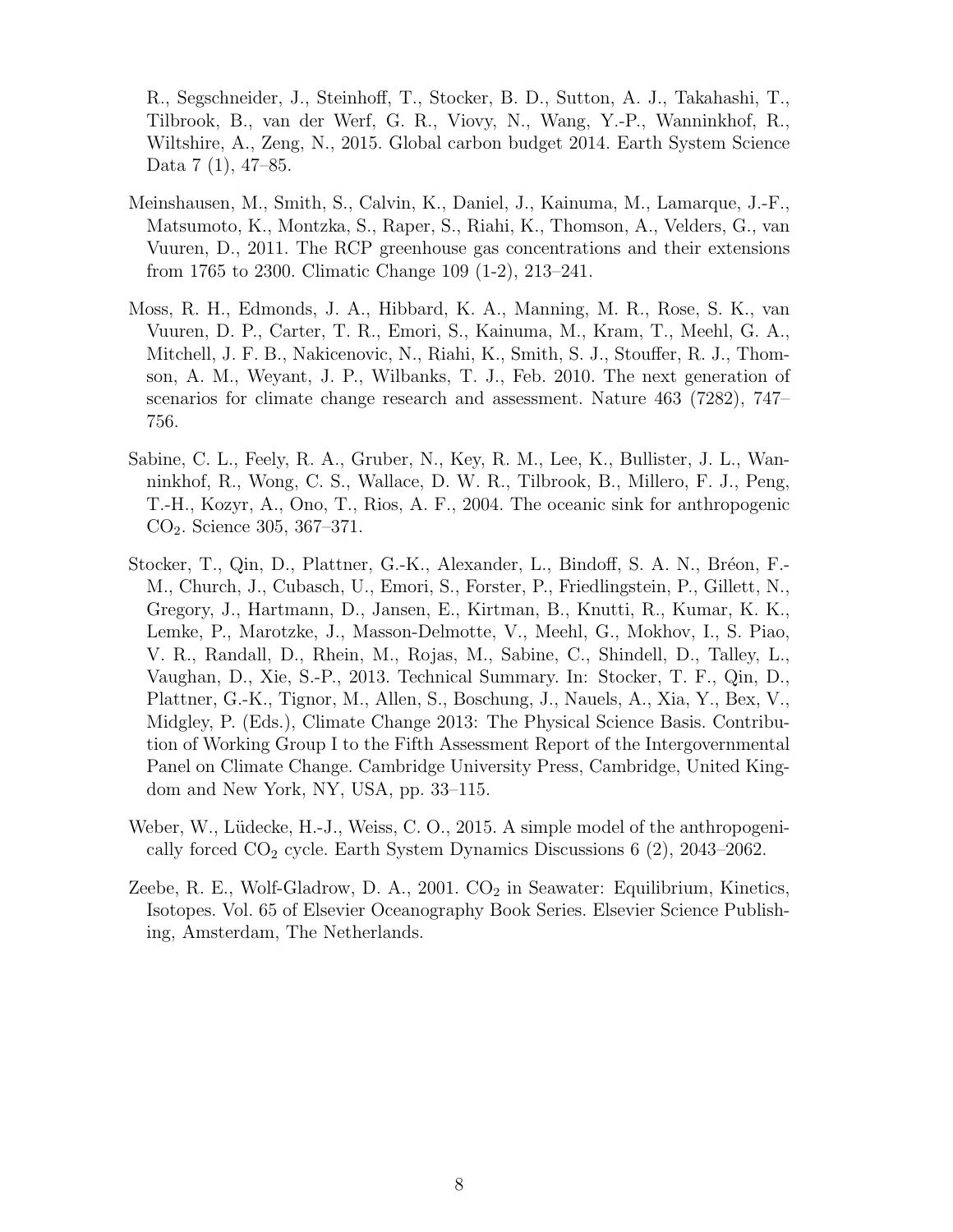

Figure 1: Comparing the airborne fraction of BICYCLE with the simple model of Weber et al. (2015) for a 100 GtC pulse as in Joos et al. (2013). The 100 GtC pulse is release in year 2000 on a modern background, implying that in BICYCLE atmospheric  $pCO<sub>2</sub>$  is 389 ppmv (no other emissions considered), while in the simple model the 100 GtC pulse is added in year 2000 to the background emissions of the RCP85 scenario. Results in the simple model are very similar if the pulse is released without background emissions. The model versions contain no land carbon uptake (TB-), but considers temperature-dependent oceanic carbon uptake (SST+). Additionally the simple model is run with the opposite, active land carbon uptake, but no temperature-dependent oceanic carbon uptake (SST- TB+).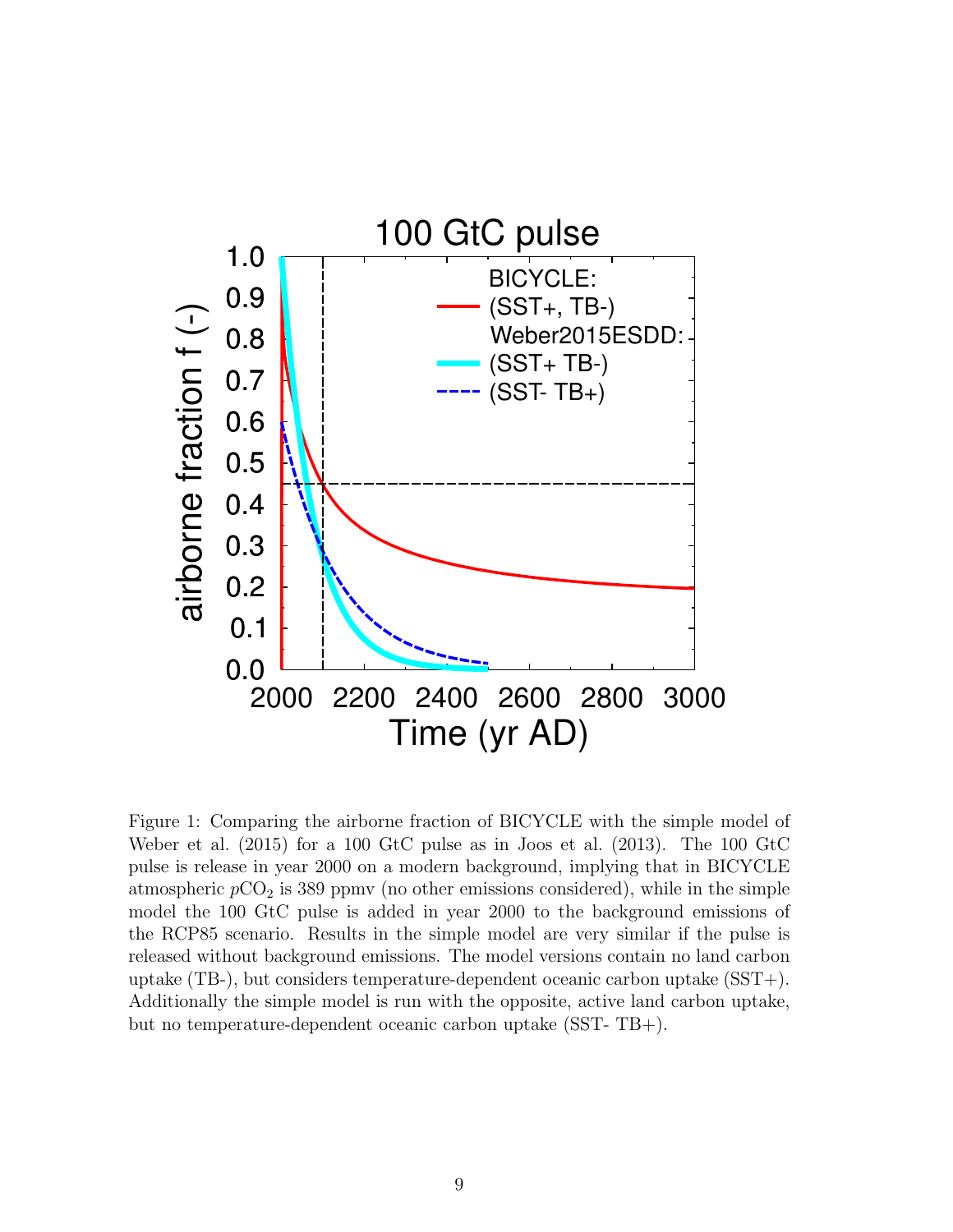

Figure 2: Comparing the simple model of Weber et al. (2015) with BICYCLE and data for historical times. Model versions neglect (-) or consider (+) land carbon uptake (TB), and temperature-dependent oceanic carbon uptake (SST).